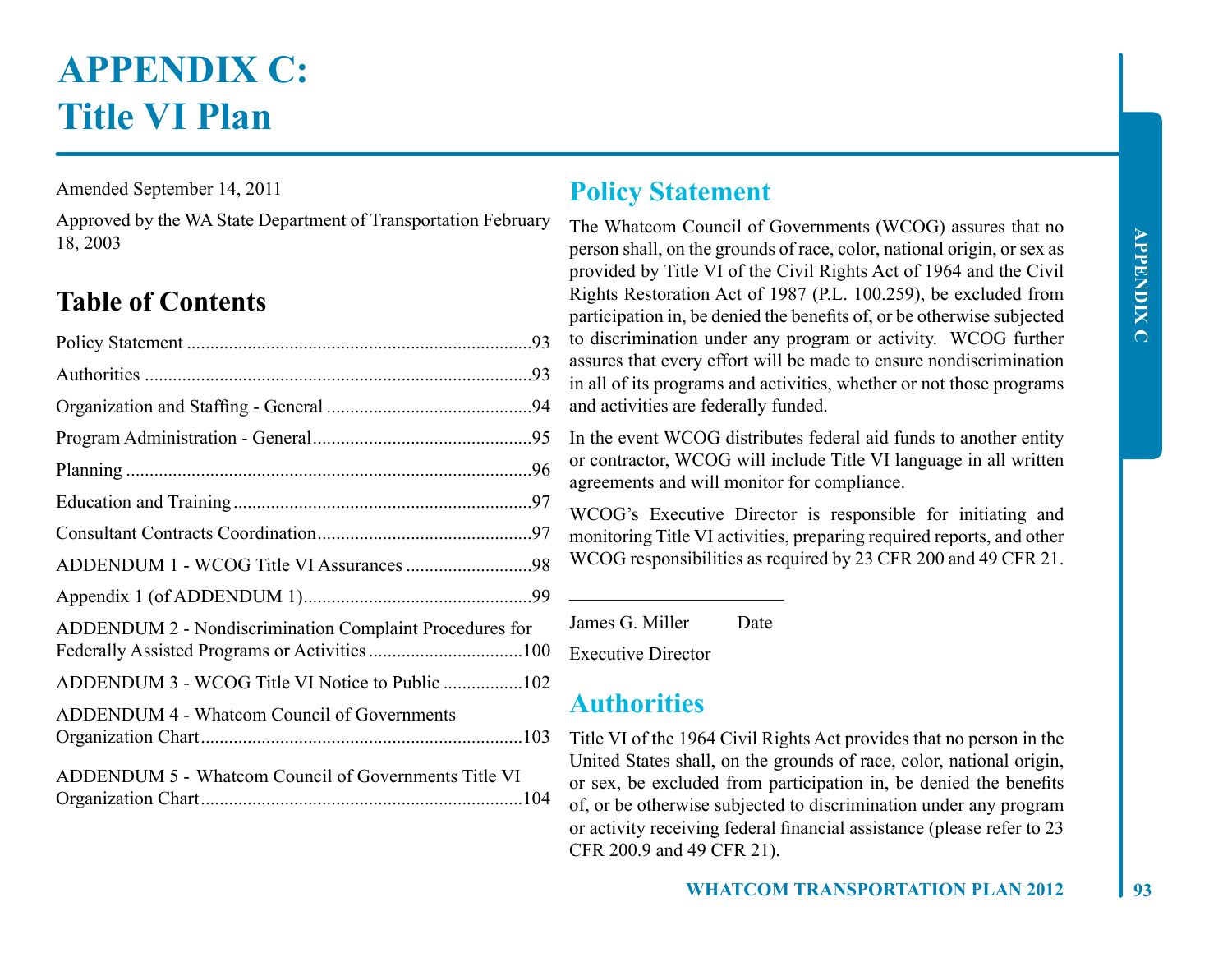The Civil Rights Restoration Act of 1987 broadened the scope of Title VI coverage by expanding the definition of the term "programs or activities" to include all programs or activities of Federal Aid recipients, subrecipients, and contractors, whether or not such programs and activities are federally assisted (Public Law 100-259 [S. 557] March 22, 1988).

#### *Additional Authorities and Citations Include:*

Title VI of the Civil Rights Act of 1964; 42 USC 2000d to 2000d-4; 42 USC 4601 to 4655; 23 USC 109(h); 23 USC 324; DOT Order 1050.2; EO 12250; EO 12898; and 28 CFR 50.

### **Organization and Staffing - General**

The Executive Director of WCOG is responsible for ensuring the implementation of WCOG Title VI program. The Title VI Coordinator (hereafter referred to as Coordinator), on behalf of the Executive Director, is responsible for oversight of the Title VI program. The day-to-day administration of the program lies with the Title VI Coordinator under the direct supervision of the Executive Director.

#### **Title VI Coordinator Responsibilities**

The Title VI Coordinator with assistance from program liaisons is assigned the responsibility for implementing, monitoring, and ensuring WCOG's compliance with Title VI regulations. Title VI responsibilities are as follows:

- 1. Process the disposition of Title VI complaints received by WCOG.
- 2. Collect statistical data (race, color, sex, and national origin) of participants in, and beneficiaries of WCOG programs, i.e. citizens and affected communities.
- 3. Review Environmental Impact Statements prepared by WCOG for Title VI and Environmental Justice compliance.
- 4. Conduct Title VI review of program areas (planning, education and training, environmental affairs and contracting).
- 5. Conduct Title VI review of consultant contractors and recipients of federal funds directly distributed by WCOG.
- 6. Review internal policies and, where applicable, include Title VI and related requirements.
- 7. Make available training for WCOG employees on Title VI and related statutes for WCOG programs.
- 8. Prepare a yearly report of Title VI accomplishments for the past year.
- 9. Prepare Title VI information for dissemination to the general public and, where necessary and appropriate, in languages other than English.
- 10. Conduct approval reviews of WCOG programs and applicants for compliance with Title VI requirements, i.e. persons seeking contracts with WCOG.
- 11. Identify, investigate, and eliminate discrimination when found to exist in connection with WCOG programs.
- 12. Establish procedures for promptly resolving deficiency status and reducing to writing the remedial action agreed to be necessary, all within a period not to exceed 90 days.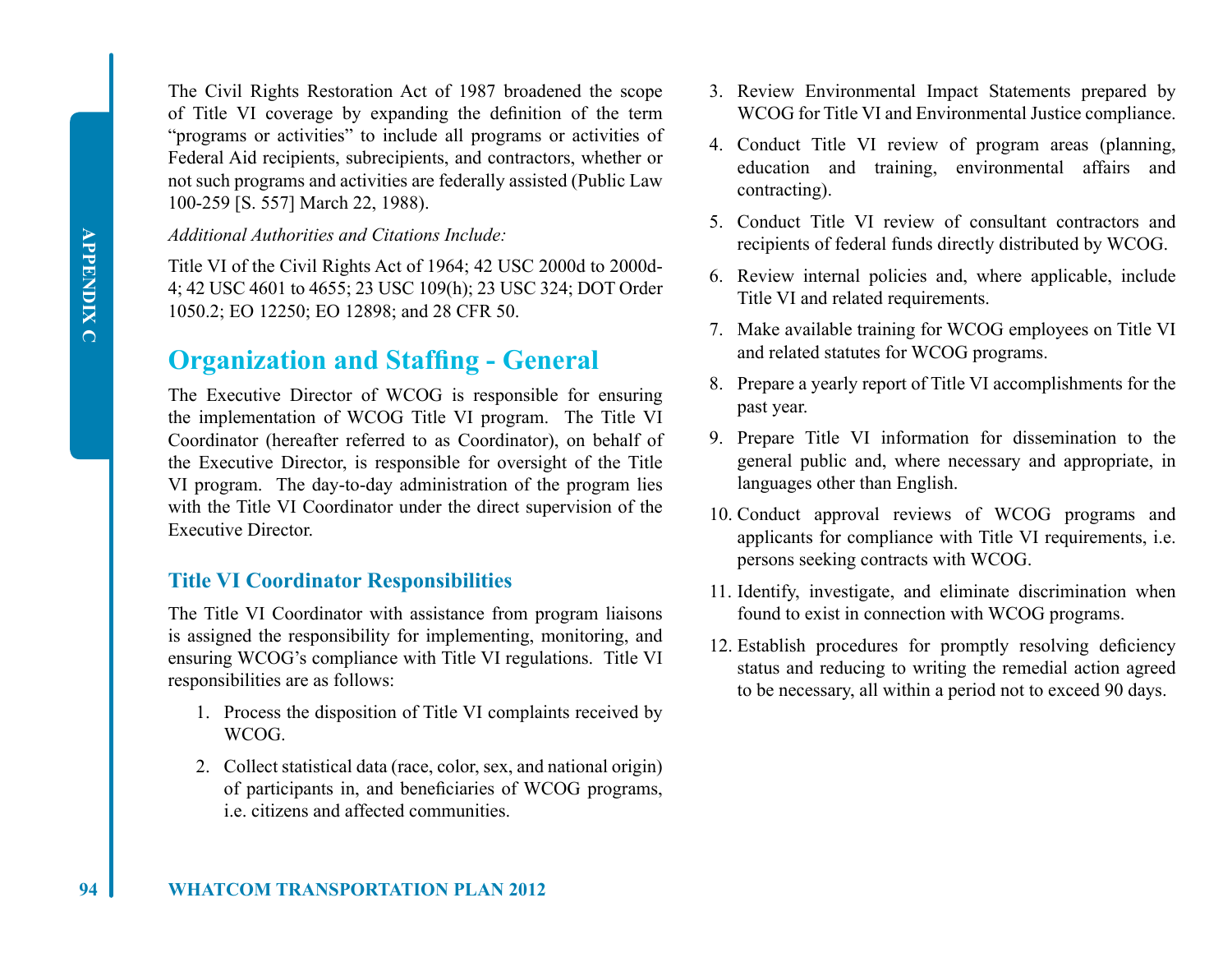# **Program Administration - General**

The WCOG Executive Director will be responsible for ensuring the implementation of the WCOG Title VI program. The Coordinator will assist in the overall administration of the Title VI program, plan and assurances. WCOG Program Liaisons will assist the Coordinator in the day-to-day administration of the program.

#### **A. Complaints**

If any individual believes they or any other program beneficiaries have been the object of an unequal treatment or discrimination as to the receipts of benefits and/or services, or on the grounds of race, color, national origin or sex, they may exercise their right to file a complaint with WCOG. Every effort will be made to resolve complaints informally at the agency, subrecipient, and contractor's level.

#### **B. Data Collection**

Statistical data on race, color, national origin and sex of participants in, and beneficiaries of WCOG programs, e.g., citizens, and affected communities, will be gathered and maintained by the Coordinator for use in evaluating program compliance and improving affected populations' participation. Each of the Title VI program areas will maintain data, which will be incorporated into the Title VI Annual Update. Data gathering procedures will be reviewed regularly to ensure sufficiency of the data in meeting the requirements of the Title VI program administration.

#### **C. Title VI Reviews**

Title VI Program reviews will be performed by the Coordinator to assess administrative procedures, staffing, and resources available for Title VI compliance.

#### **D. Annual Reviews**

All programs will be reviewed annually to assure effectiveness in their compliance of Title VI provisions. This is in addition to the

day-to-day monitoring. The Title VI Coordinator and program representatives will coordinate efforts to ensure equal participation in all their programs and activities at all levels.

#### **E. Operational Guidelines**

All operational guidelines to contractors, subrecipients, and program areas will be reviewed annually to ensure inclusion of Title VI language, provisions, and related requirements, where applicable.

#### **F. Training Program**

Assist the Washington State Department of Transportation (WSDOT) in the distribution of information on available training programs regarding Title VI and related statutes to WCOG employees. Training is available to all WCOG employees as related to their job descriptions.

#### **G. Annual Reports**

An annual summary and Plan Update will be submitted to WSDOT in February for the previous year. The Annual Report will review Title VI accomplishments achieved during the previous year. The Coordinator will be responsible for coordination and preparation of the report.

#### **H. Public Dissemination**

WCOG will disseminate Title VI Program information to WCOG employees, subrecipients, and contractors, as well as the general public as necessary for WCOG programs. Public Dissemination will include the electronic posting of public statements on the agency's web site, inclusion of Title VI language in contracts, annually publishing the Title VI Policy Statement in newspapers having a general circulation in the community and in minority publications where appropriate (see Addendum 3).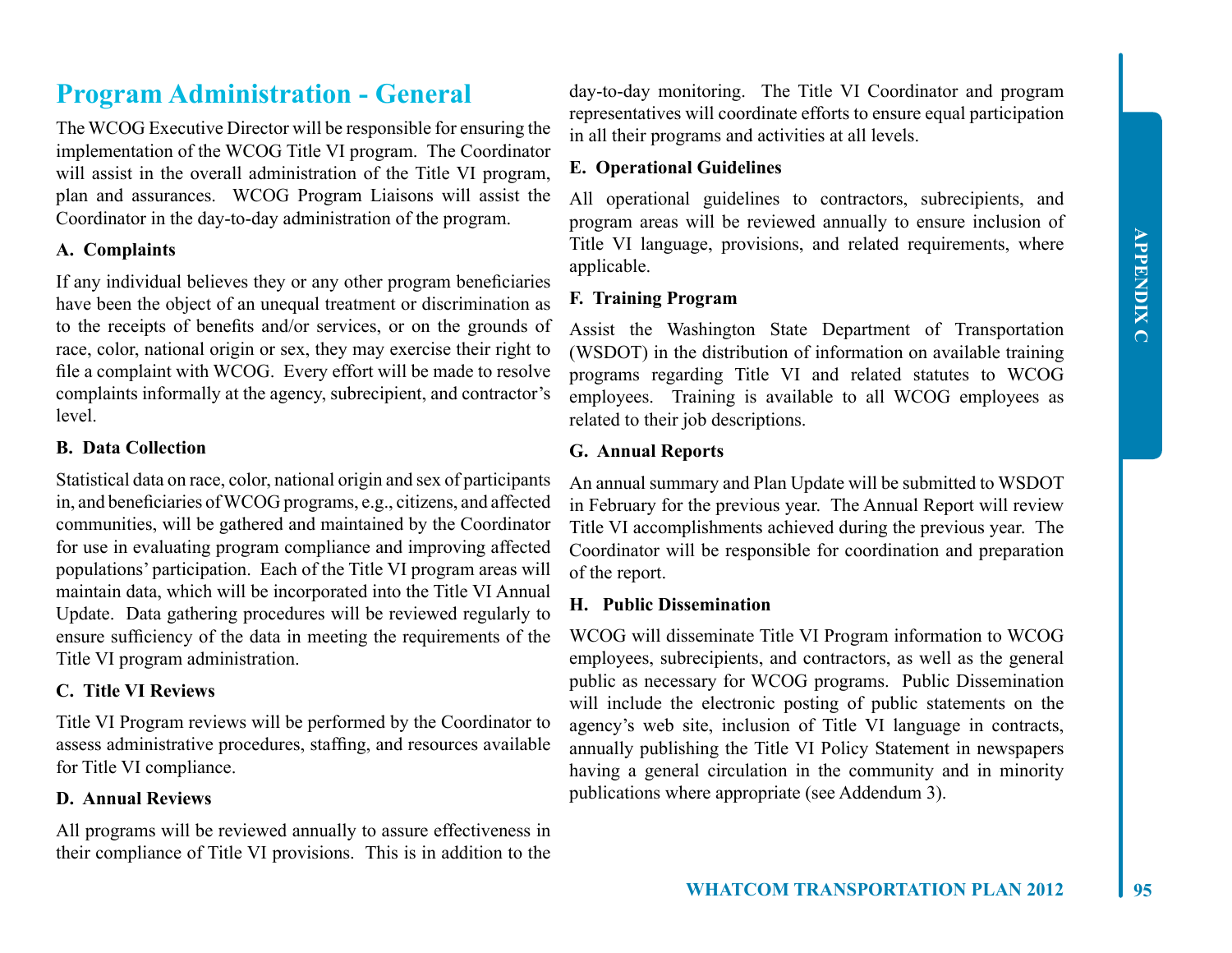#### **I. Post Grant Reviews**

Post-grant Title VI Compliance reviews of consultants with WCOG will be conducted. The reviews will determine the contractor's compliance with Title VI contractual provisions. Postgrant reviews are to be conducted on those subrecipients that have already received WCOG federal funds.

#### **J. Remedial Action**

WCOG will actively pursue the prevention of any Title VI deficiencies or violations and will take the necessary steps to ensure compliance with program administrative requirements. If irregularities occur in the administration of the federal-aid highway program's operation, corrective action will be taken to resolve Title VI issues. When conducting Title VI reviews on subrecipients, WCOG will reduce to writing remedial action agreed to be necessary, all within a period not to exceed 90 days.

WCOG will seek the cooperation of the subrecipient in correcting any deficiencies found during the review. WCOG will also provide the technical assistance and guidance needed to aid the subrecipient to comply voluntarily. Subrecipients placed in a deficiency status will be given a reasonable time, not to exceed 90 days after receipt of the deficiency letter, to voluntarily correct deficiencies.

If a subrecipient fails or refuses to voluntarily comply with requirements within the time frame allotted, the Coordinator will submit to the Executive Director two copies of the case file and a recommendation that the subrecipient be found in noncompliance.

A follow-up review will be conducted within 180 days of the initial review to ensure that the subrecipient has complied with the Title VI Program requirements in correcting deficiencies previously identified. If the subrecipient refuses to comply, WCOG may, with WSDOT and FHWA's concurrence, initiate sanctions per 49 CFR 21.

WSDOT will be notified of any complaint filed involving Title VI issues, as well as its resolution.

**K.** WCOG will develop an internal procedure to assist in dayto-day administration of the Title VI Program. This procedure will be updated regularly to incorporate changes and additional responsibilities.

**L.** WCOG will make every effort to provide services to Limited English Proficient (LEP) people, either through translation or interpreter, available prior to scheduled meetings, such as public hearings or project meetings.

When a need has been identified by WCOG or WCOG receives a request, WCOG shall make every effort to provide services requested in a timely manner. WCOG will pay for the translation of vital documents and interpreter services.

**M**. A Four Factor Analysis process will be conducted at least every 3 years to determine what languages need assistance and what activities can be done to provide reasonable access. The resulting tables and maps identifying the areas with higher proportions of LEP persons are attached to this plan as Addendum 6.

### **Planning**

#### **A. Whatcom Council of Governments**

WCOG has the responsibility to develop long- and short-range transportation plans for Whatcom County. WCOG is located in Bellingham, Washington.

#### **B. Authorities**

The Metropolitan Planning Organization Regulations

23 CFR 450

RCW 47.80 Regional Transportation Planning Organization (RTPO)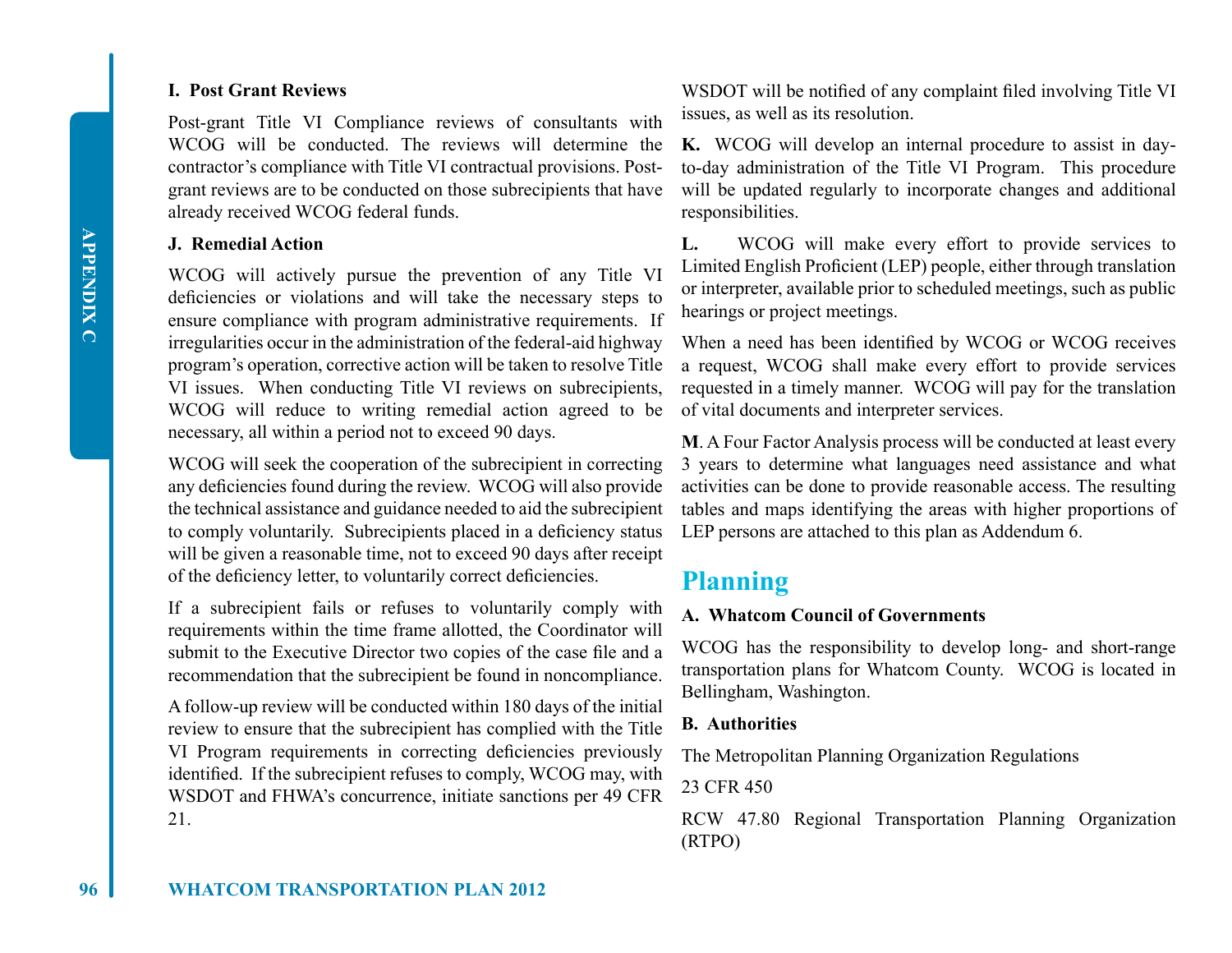#### **C. Planning Process**

A comprehensive transportation planning process is used which incorporates input from the public into the various Metropolitan Planning Organization (MPO) activities. The process further entails the monitoring and collection of varied data pertaining to transportation issues. WCOG coordinates urban transportation planning and public involvement, and as well as provides technical support to jurisdictions and agencies when needed.

#### **D. Title VI Responsibilities**

Ensure that all aspects of the planning process complies with Title VI.

Ensure the opportunity for participation of a cross section of various social, economic, and ethnic interest groups in the planning process by disseminating program information to minority media and ethnic organizations, and conducting workshops related to projects in predominantly minority communities.

Gather and organize the data necessary to develop the Annual Title VI Update Report. Review the WCOG work program, FHWA/ FTA Joint Planning Regulations, and other directives to ensure compliance with Title VI program requirements.

Ensure equal participation opportunity on Citizens Advisory Committee on Transportation (CACT), provide information pertaining to selection criteria for CACT members, and furnish to WSDOT information on membership make-up (race, gender, and position within the organization) for review.

WCOG coordinates urban transportation planning and public involvement, and provides technical support to jurisdictions and agencies when needed.

### **Education and Training**

#### **A. Staff Development**

WSDOT will provide training opportunities to WCOG staff and subrecipients, including training provided by the National Highway Institute (NHI).

#### **B. Operational Guidelines**

Training is available to all WCOG employees per the WCOG Personnel Manual.

#### **C. Title VI Responsibilities**

Assist WSDOT in the distribution of information on training programs regarding Title VI and related statutes.

Ensure equal access to, and participation in, applicable NHI courses for qualified WCOG employees.

### **Consultant Contracts Coordination**

#### **A. Consultant Contracts**

The WCOG Planning Director is responsible leading the process for consultant selection, negotiation, and the administration of consultant contracts.

#### **B. Authorities**

WCOG's "Procurement Policy"

48 CFR 31

23 CFR 172

RCW 39.29

RCW 39.80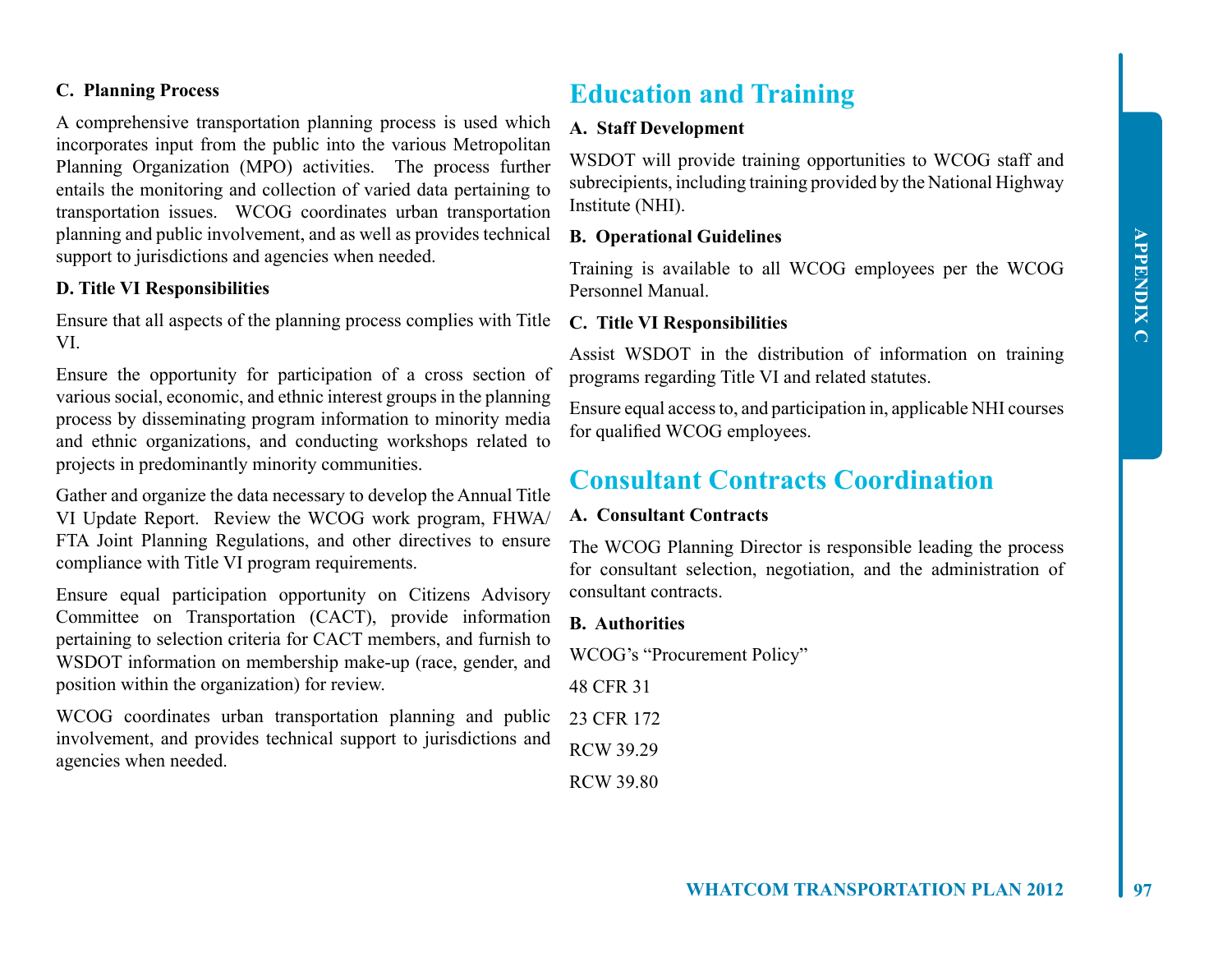#### **C. Consultant Selection Process**

The WCOG operates under its internal contract procedures and all relevant federal and state laws. Selection of consultants is generally made by a Consultant Selection Committee, which is established for each major project. The committee is typically composed of WCOG staff members, technical staff from local areas, and staff from affected agencies.

#### **D. Title VI Responsibilities**

Ensure DBE opportunities exist.

Ensure that all federally funded consultant contracts administered by the WCOG have the appropriate Title VI provisions included.

Review directives and procedures to ensure Title VI compliance.

Maintain necessary data and documentation required for completion of the WCOG's Title VI Update Annual Report.

### **ADDENDUM 1 - WCOG Title VI Assurances**

The Whatcom Council of Governments (hereinafter referred to as the "Recipient"), HEREBY AGREES THAT as a condition to receiving any federal financial assistance from the U.S. Department of Transportation, it will comply with Title VI of the Civil Rights Act of 1964, 78 Stat. 252, 42 USC 2000d—42 USC 2000d— 4 (hereinafter referred to as the "Act"), and all requirements imposed by or pursuant to Title 49, Code of Federal Regulations, Department of Transportation, Subtitle A, Office of the Secretary Part 21, Nondiscrimination in Federally Assisted Programs of the Department of Transportation—Effectuation of Title VI of the Civil Rights Act of 1964 (hereinafter referred to as the "Regulations"), and other pertinent directives, to the end that in accordance with the Act, Regulations, and other pertinent directives, no person in the United States shall, on the grounds of race, color, sex, or national

origin, be excluded from participation in, be denied the benefits of, or be otherwise subjected to discrimination under any program or activity for which the Recipient receives federal financial assistance from the Department of Transportation, including the Federal Highway Administration, and HEREBY GIVES ASSURANCE THAT it will promptly take any measures necessary to effectuate this agreement. This Assurance is required by Subsection 21.7(a) (1) of the Regulations.

More specifically and without limiting the above general assurance, the Recipient hereby gives the following specific assurances to its Federal Aid Highway Program.

- 1. That the Recipient agrees that each "program" and each "facility", as defined in Subsections  $21.23(e)$  and  $21.23(b)$ of the Regulations, will be (with regard to a "program") conducted or will be (with regard to a "facility") operated in compliance with all requirements imposed by, or pursuant to, the Regulations.
- 2. That the Recipient shall insert the following notification in all solicitations for bids for work or material subject to the Regulations made in connection with the Federal Aid Highway Program, and in adapted form in all proposals for negotiated agreements:
- 3. "The Whatcom Council of Governments, in accordance with Title VI of the Civil Rights Act of 1964 and 78 Stat. 252, 42 USC 2000d—42 and Title 49, Code of Federal Regulations, Department of Transportation, Subtitle A, Office of the Secretary, part 21: Nondiscrimination in Federally Assisted Programs of the Department of Transportation Issued Pursuant to Such Act, hereby notifies all bidders that it will affirmatively ensure that any contract entered pursuant to this advertisement will afford minority business enterprises full opportunity to submit bids in response to this invitation, and will not discriminate on the grounds of race, color, sex,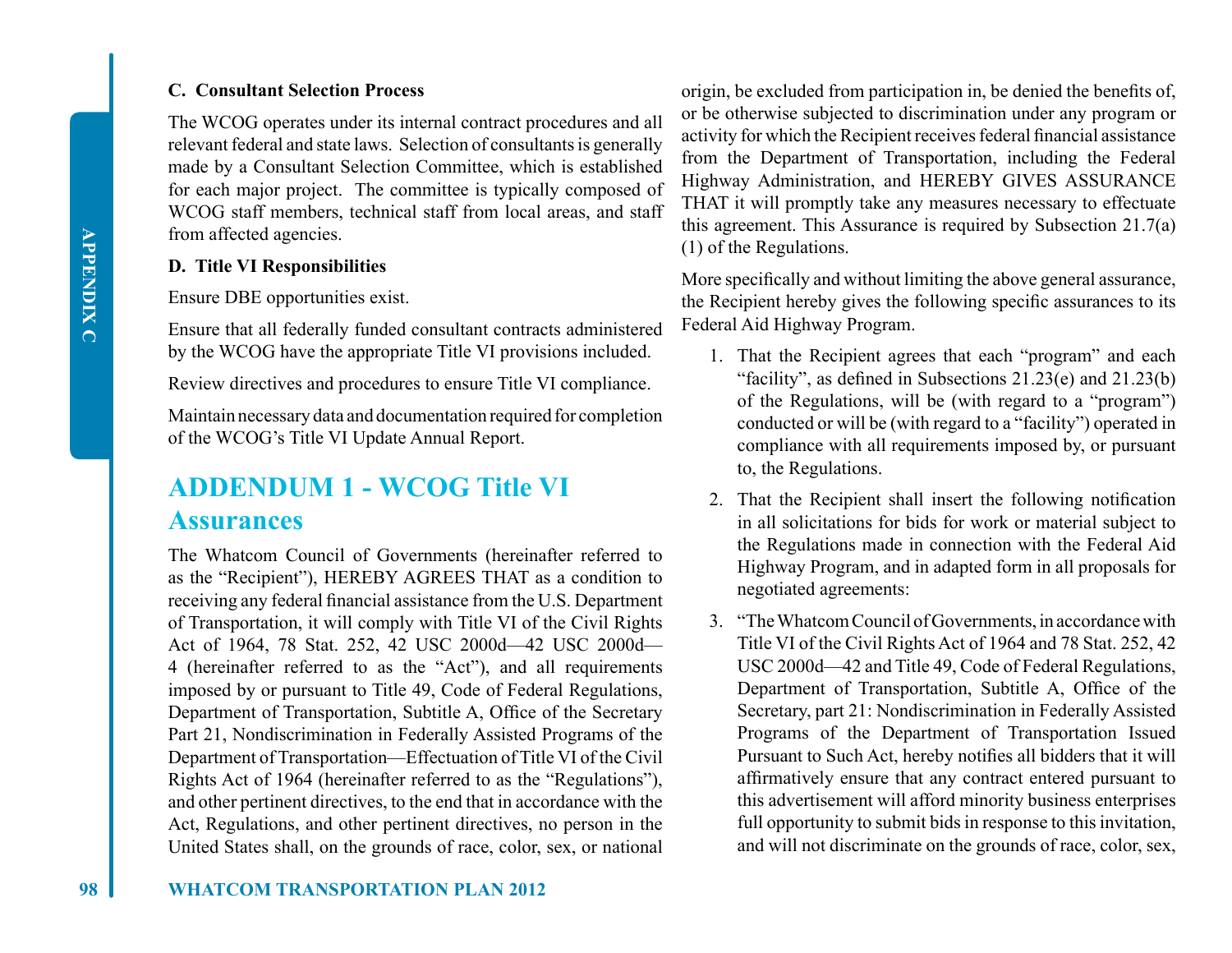or national origin in consideration for an award."

- 4. That the Recipient shall insert the clauses of Appendix 1 of this Assurance in every contract subject to the Act and the Regulations.
- 5. That where the Recipient receives federal financial assistance to construct a facility, or part of a facility, the Assurance shall extend to the entire facility and facilities operated in connection therewith.
- 6. That this Assurance obligates the Recipient for the period during which federal financial assistance is extended to the program, or is in the form of personal property, or real property or interest therein or structures or improvements thereon, in which case the Assurance obligates the Recipient or any transferee for the longer of the following periods: (a) the period during which the property is used for a purpose for which the federal financial assistance is extended, or for another purpose involving the provision of similar services or benefits; or (b) the period during which the Recipient retains ownership or possession of the property.
- 7. The Recipient shall provide for such methods of administration for the program, as are found by the State Secretary of Transportation or the official to whom s/he delegates specific authority, to give reasonable guarantee that it, other recipients, subgrantees, contractors, subcontractors, transferees, successors in interest, and other participants of federal financial assistance under such program will comply with all requirements imposed or pursuant to the Act, the Regulations, and this Assurance.
- 8. The Recipient agrees that the United States has a right to seek judicial endorsement with regard to any matter arising under the Act, the Regulations, and this Assurance.

9. THIS ASSURANCE is given in consideration of, and for the purpose of obtaining, any and all federal grants, loans, contracts, property, discounts, or other federal financial assistance extended after the date hereof to the Recipient by the Department of Transportation under the Federal Aid Highway Program and is binding on it, other recipients, subgrantees, contractors, subcontractors, transferees, successors in interest, and other participants in the Federal Aid Highway Program. The person or persons whose signatures appear below are authorized to sign this Assurance on behalf of the Recipient.

James G. Miller Date

Executive Director

 $\overline{a}$ 

### **Appendix 1 (of ADDENDUM 1)**

During the performance of this contract, the contractor, for itself, its assignees, and successors in interest (hereinafter referred to as the "Contractor"), agree as follows:

#### **1. Compliance With Regulations**

The Contractor shall comply with the Regulations relative to nondiscrimination in federally assisted programs of the Department of Transportation (hereinafter referred to as DOT), Title 49, Code of Federal Regulations, part 21, as they may be amended from time to time, (hereinafter referred to as the Regulations), which are herein incorporated by reference and made a part of this contract.

#### **2. Nondiscrimination**

The Contractor, with regard to the work performed by it during the contract, shall not discriminate on the grounds of race, color, sex, or national origin in the selection and retention of subcontractors, including procurement of materials and leases of equipment.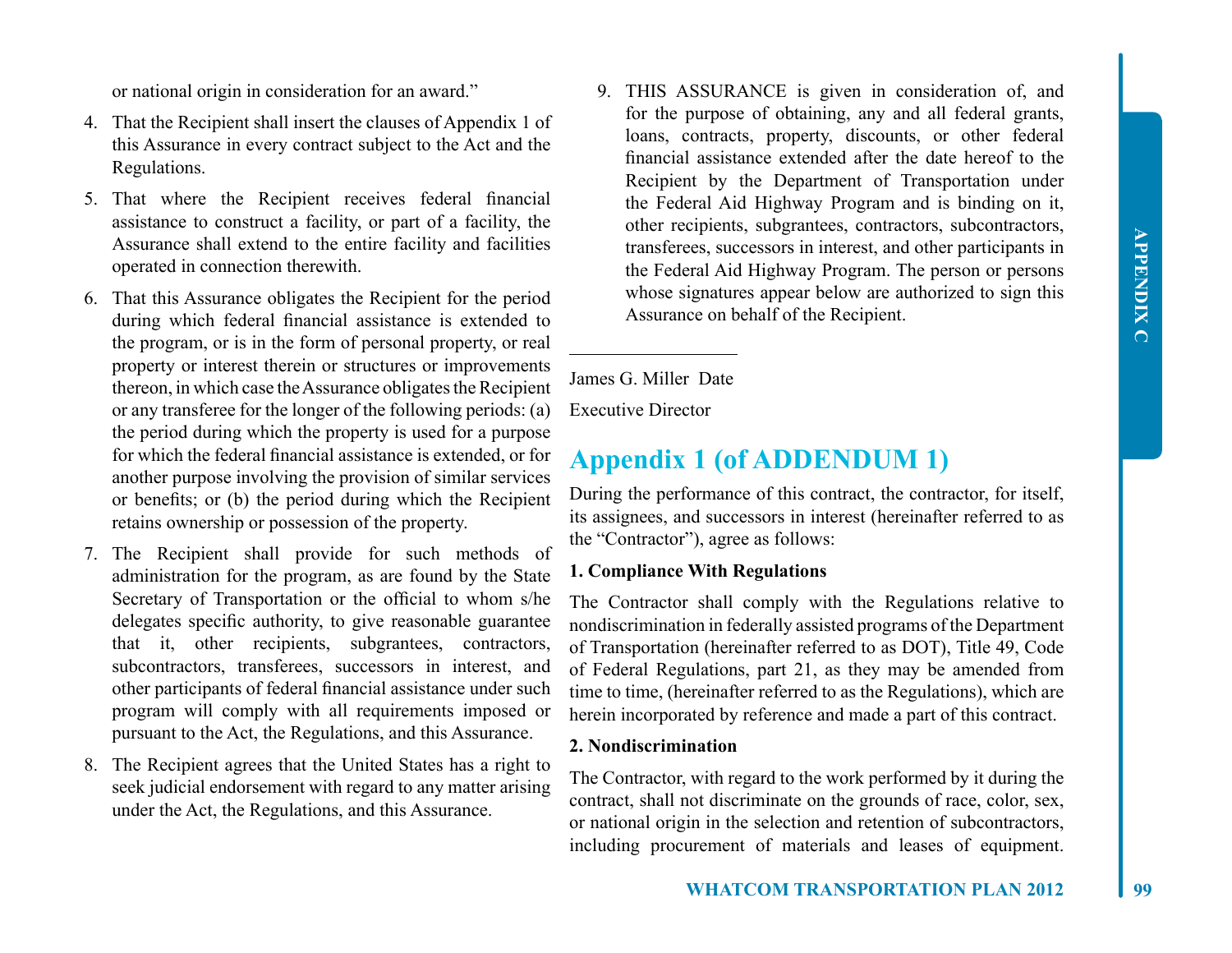The Contractor shall not participate either directly or indirectly in discrimination prohibited by Section 21.5 of the Regulations, including employment practices when the contract covers a program set forth in Appendix B of the Regulations.

#### **3. Solicitations for Subcontracts, Including Procurement of Materials and Equipment**

In all solicitations either by competitive bidding or negotiations made by the Contractor for work to be performed under a subcontract, including procurement of materials or leases of equipment, each potential subcontractor or supplier shall be notified by the Contractor of the Contractor's obligations under this contract and the Regulations relative to nondiscrimination on the ground of race, color, sex, or national origin.

#### **4. Information and Reports**

The Contractor shall provide all information and reports required by the Regulations or directives issued pursuant thereto, and shall permit access to its books, records, accounts, other sources of information, and its facilities as may be determined by the Whatcom Council of Governments or the Federal Highway Administration to be pertinent to ascertain compliance with such Regulations, orders, and instructions. Where any information required of a contractor is in the exclusive possession of another who fails or refuses to furnish this information, the Contractor shall so certify to the Whatcom Council of Governments, or the Federal Highway Administration as appropriate, and shall set forth what efforts it has made to obtain the information.

#### **5. Sanctions for Noncompliance**

In the event of the Contractor's noncompliance with the nondiscrimination provisions of this contract, the Whatcom Council of Governments shall impose such contract sanctions as it or the Federal Highway Administration may determine to be appropriate, including, but not limited to:

Withholding of payments to the Contractor under the contract until the Contractor complies; and/or

Cancellation, termination, or suspension of the contract, in whole or in part.

#### **6. Incorporation of Provisions**

The Contractor shall include the provisions of paragraphs (1) through (5) in every subcontract, including procurement of materials and leases of equipment, unless exempt by the Regulations, or directives issued pursuant thereto. The Contractor shall take such action with respect to any subcontractor or procurement as the Whatcom Council of Governments or the Federal Highway Administration may direct as a means of enforcing such provisions including sanctions for noncompliance.

Provided, however, that in the event a Contractor becomes involved in, or is threatened with, litigation with a subcontractor or supplier as a result of such direction, the Contractor may request the Whatcom Council of Governments enter into such litigation to protect the interests of the state and, in addition, the Contractor may request the United States to enter into such litigation to protect the interests of the United States.

# **ADDENDUM 2 - Nondiscrimination Complaint Procedures for Federally Assisted Programs or Activities**

These procedures cover all complaints filed under Title VI of the Civil Rights Act of 1964, Section 504 of the Rehabilitation Act of 1973, Civil Rights Restoration Act of 1987, and the Americans with Disabilities Act of 1990, relating to any program or activity administered by WCOG as to subrecipients, consultants, and contractors. Intimidation or retaliation of any kind is prohibited by law. The procedures do not deny the right of the complainant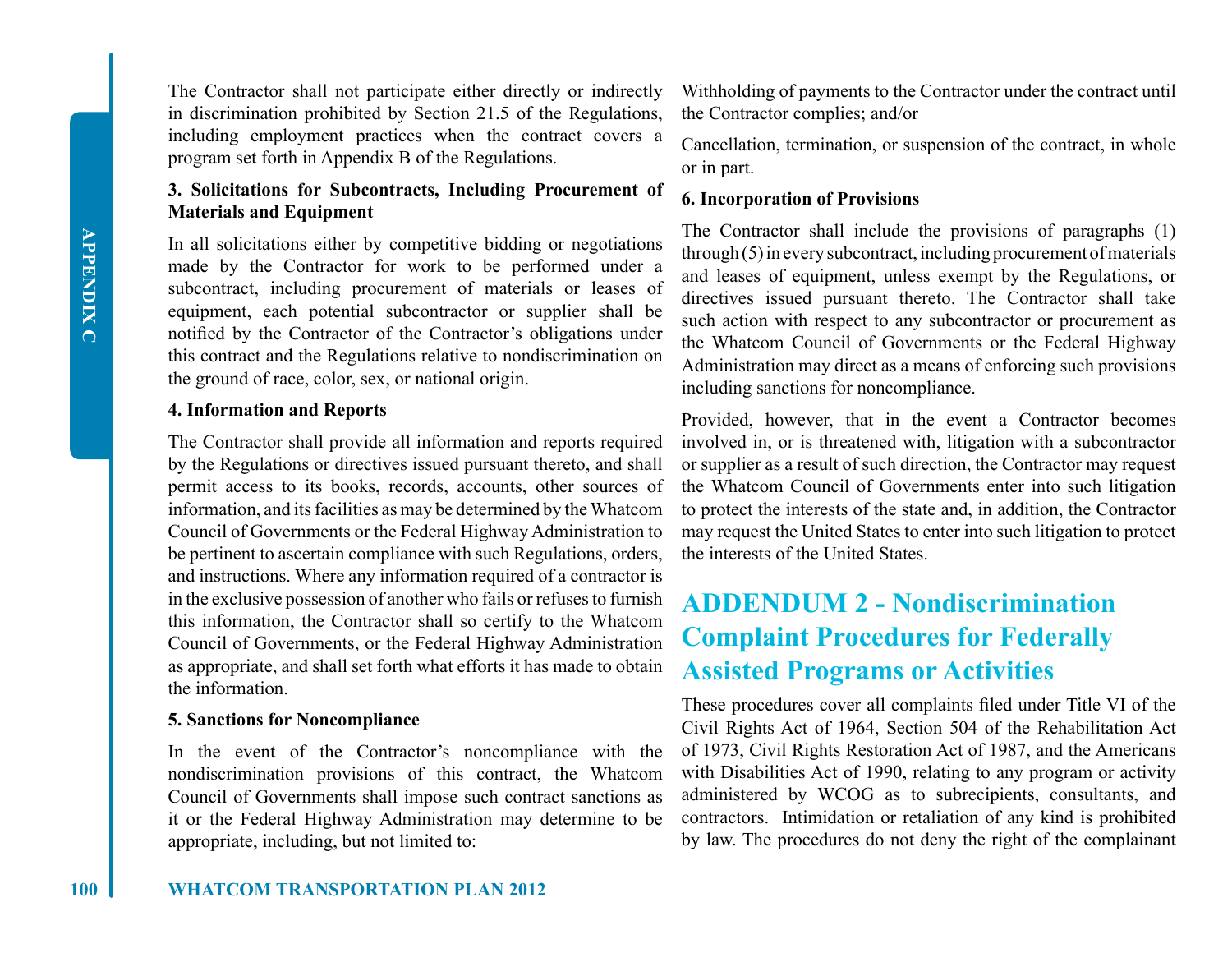to file formal complaints with other state or federal agencies, or to seek private counsel for complaints alleging discrimination. Every effort will be made to obtain early resolution of complaints at the lowest level possible. The option of informal mediation meeting(s) between the affected parties and the Title VI Coordinator may be utilized for resolution.

#### **Procedure**

- 1. Any individual, group of individuals, or entity that believes they have been subjected to discrimination prohibited by Title VI nondiscrimination provisions may file a written complaint with WCOG's Title VI Coordinator. A formal complaint must be filed within 180 calendar days of the alleged occurrence.
- 2. Upon receipt of the complaint, the Title VI Coordinator will determine its jurisdiction, acceptability, and need for additional information, as well as investigate the merit of the complaint. In cases where the complaint is against one of WCOG's subrecipients of federal funds, WCOG will assume jurisdiction and will investigate and adjudicate the case.
- 3. Once WCOG decides to accept the complaint for investigation, the complainant and the respondent will be notified in writing of such determination within five calendar days. The complaint will receive a case number and will then be logged in the WCOG's records identifying its basis and the race, color, national origin, and gender of the complainant.
- 4. In cases where WCOG assumes the investigation of the complaint, WCOG will provide the respondent with the opportunity to respond to the allegations in writing. The respondent will have 15 calendar days to furnish WCOG

his/her response to the allegations.

- 5. Within 60 calendar days of receipt of the complaint, WCOG's Investigator\* will prepare an investigative report for the Executive Director's review. The report shall include a narrative description of the incident, identification of persons interviewed, findings, and recommendations for disposition.
- 6. \*This can be one of WCOG's Title VI Liaisons, WCOG's Title VI Coordinator the Title VI Specialist for a subrecipient of federal funds, or the WSDOT Title VI Liaison in the Western Region.
- 7. The investigative report and its findings will be sent to WCOG's Legal Counsel for review.
- 8. Any comment(s) or recommendation(s) from WCOG's Legal Counsel will be reviewed by WCOG's Investigator. The Investigator will discuss the report and recommendations with the Executive Director. The report will be modified as needed and made final for its release.
- 9. Once WCOG's investigative report becomes final, the parties will be properly notified of the outcome and appeal rights.
- 10. WCOG's investigative report and a copy of the complaint will be forwarded to WSDOT's Office of Opportunity within 60 calendar days of the receipt of the complaint. The Office of Equal Opportunity will share the report with FHWA, Washington Division Office, as part of its Annual Title VI Update and Accomplishment Report.
- 11. If the complainant is not satisfied with the results of the investigation, s/he shall be advised of their rights to appeal WCOG's determination to the WSDOT Office of Equal Opportunity. If a complainant is still not satisfied, the next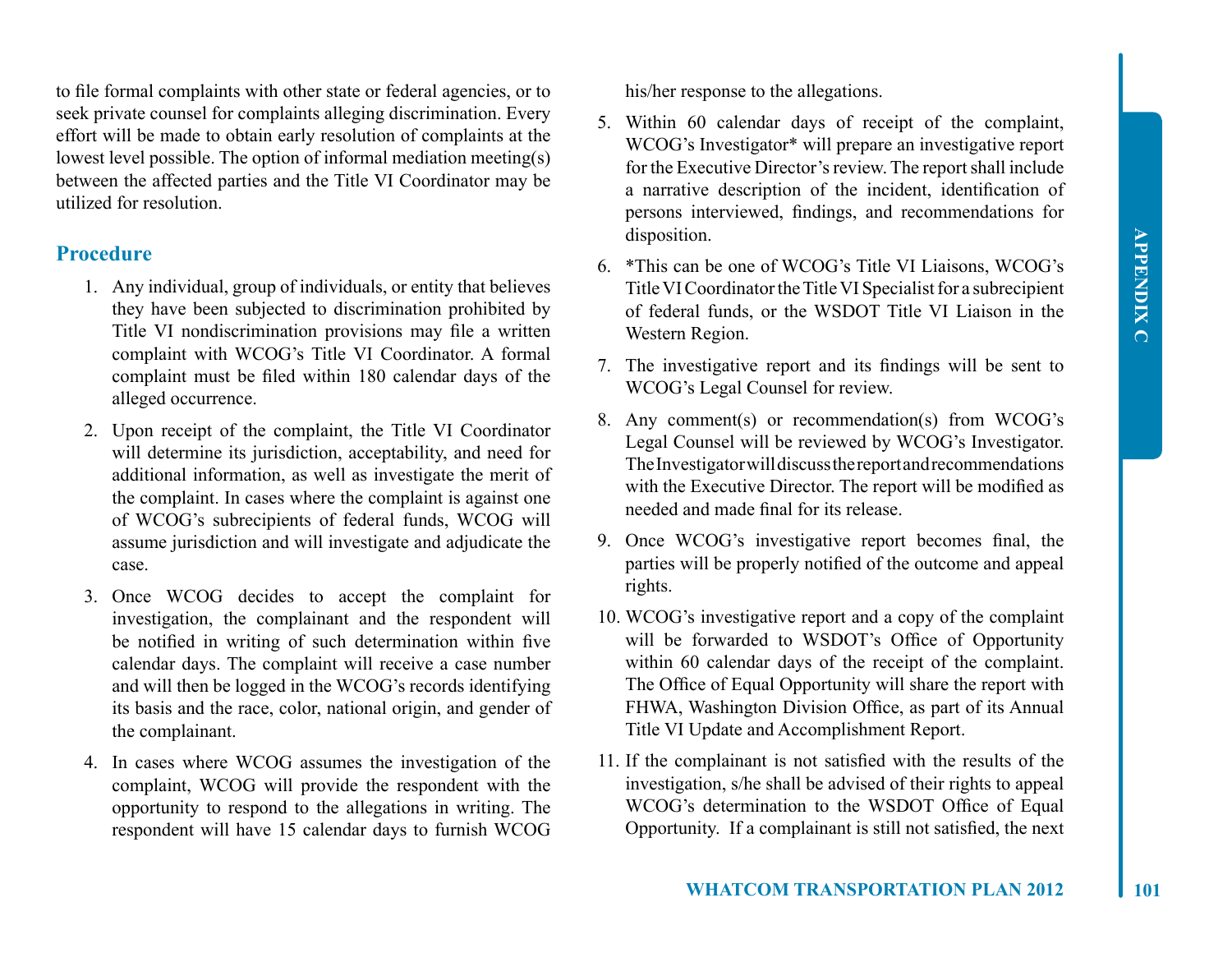right of appeal is to FHWA, Washington Division Office; United States Department of Transportation (USDOT); or the United States Department of Justice (USDOJ). Appeals must be filed within 180 days after WCOG's final resolution. Unless new facts not previously considered come to light, reconsideration of WCOG's determination will not be available.

12. WCOG will serve as an appeal forum to a complainant that is not satisfied with the outcome of an investigation conducted by one of its subrecipients. WCOG will analyze the facts of the case and will issue its conclusion to the appellant within 60 days of the receipt of the appeal.

## **ADDENDUM 3 - WCOG Title VI Notice to Public**

WCOG hereby gives public notice that it is the policy of the agency to assure full compliance with Title VI of the Civil Rights Act of 1964, the Civil Rights Restoration Act of 1987, Executive Order 12898 on Environmental Justice, and related statutes and regulations in all programs and activities. Title VI requires that no person in the United States of America shall, on the grounds of race, color, sex, or national origin, be excluded from the participation in, be denied the benefits of, or be otherwise subjected to discrimination under any program or activity for which WCOG receives federal financial assistance. Any person who believes they have been aggrieved by an unlawful discriminatory practice under Title VI has a right to file a formal complaint with WCOG. Any such complaint must be in writing and filed with the WCOG Title VI Coordinator within one hundred eighty (180) days following the date of the alleged discriminatory occurrence. Title VI Discrimination Complaint Forms may be obtained from the WCOG at no cost by calling (360) 676-6974.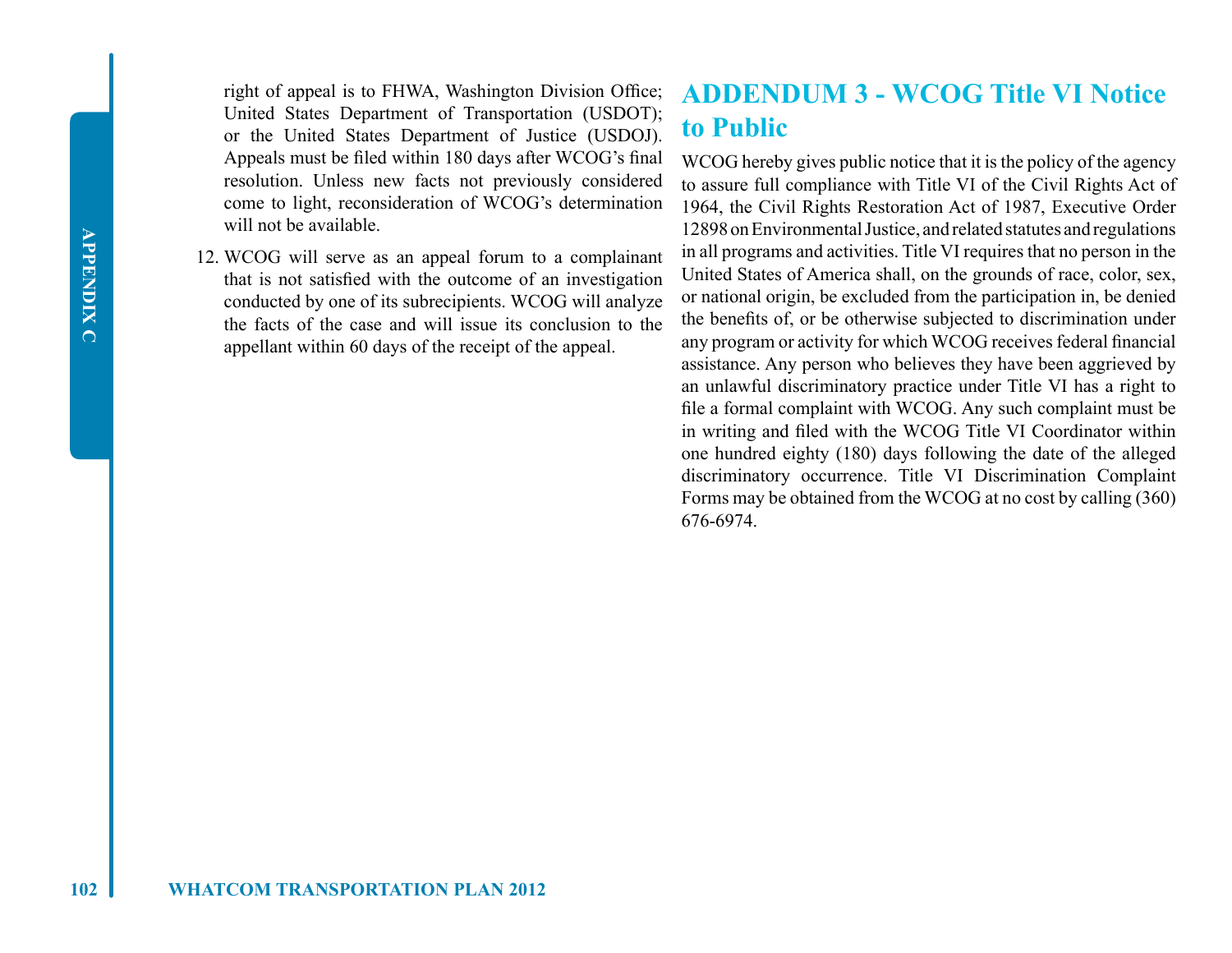**ADDENDUM 4 - Whatcom Council of Governments Organization Chart**

# **Whatcom Council of Governments**

# **Organization Chart**